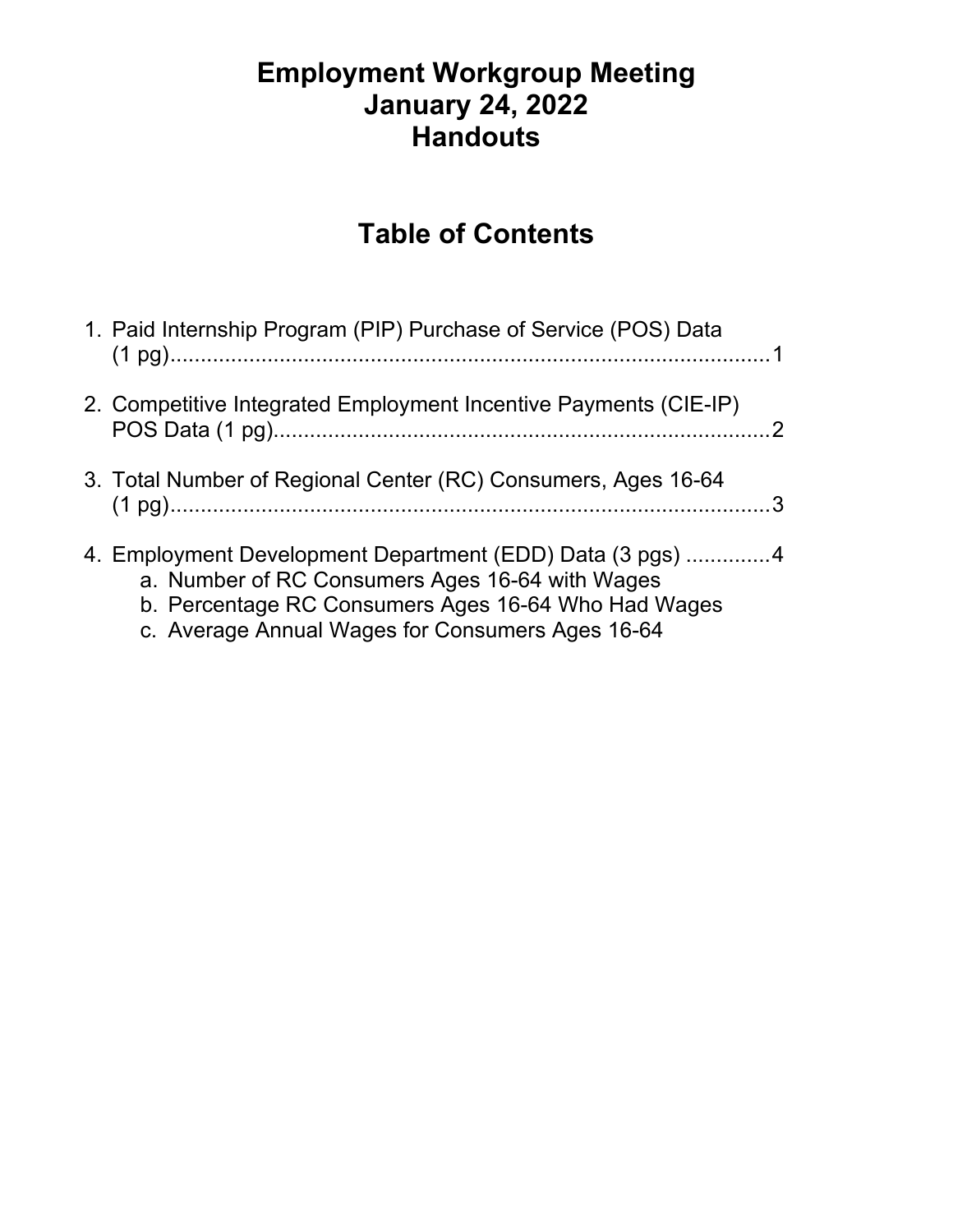|               | <b>Paid Internship Program</b> |                  |                  |                  |                  |                  |                  |                  |                  |                  |                       |                  |                                         |
|---------------|--------------------------------|------------------|------------------|------------------|------------------|------------------|------------------|------------------|------------------|------------------|-----------------------|------------------|-----------------------------------------|
|               | FY 16/17                       |                  | FY 17/18         |                  | FY 18/19         |                  | FY 19/20         |                  | FY 20/21         |                  | FY 21/22 <sup>1</sup> |                  | <b>Total Unique</b><br><b>Consumers</b> |
| <b>RC</b>     | <b>Consumers</b>               | <b>Total POS</b> | <b>Consumers</b> | <b>Total POS</b> | <b>Consumers</b> | <b>Total POS</b> | <b>Consumers</b> | <b>Total POS</b> | <b>Consumers</b> | <b>Total POS</b> | <b>Consumers</b>      | <b>Total POS</b> | for all Fiscal<br>Years <sup>2</sup>    |
| <b>ACRC</b>   | 25                             | \$62,380         | 68               | \$214,954        | 68               | \$305,697        | 60               | \$220,268        | 30 <sup>°</sup>  | \$124,103        | 17                    | \$22,095         | 154                                     |
| <b>CVRC</b>   | 0                              | 50               | $\ast$           | \$2,611          | 41               | \$92,191         | 82               | \$270,105        | 49               | \$150,146        | $\ast$                | \$21,319         | 133                                     |
| <b>ELARC</b>  | $\ast$                         | \$1,406          | 12               | \$75,403         | 56               | \$274,805        | 58               | \$282,501        | 49               | \$311,875        | 25                    | \$78,467         | 138                                     |
| FDLRC         |                                | \$9,394          | $\ast$           | \$32,803         | $***$            | \$32,268         | $\ast$           | \$36,325         | $\mathbf 0$      | 50               | $\mathbf 0$           | \$0              | 26                                      |
| FNRC          | $\ast$                         | \$15,766         | 42               | \$140,414        | 74               | \$497,054]       | 55               | \$344,035        | 40               | \$231,090        | 33                    | \$42,389         | 133                                     |
| GGRC          | $\mathbf 0$                    | \$0              | 31               | \$149,211        | 144              | \$450,320        | 178              | \$526,239        | 44               | \$181,017        | 15                    | \$21,774         | 266                                     |
| <b>HRC</b>    | 22                             | \$47,718         | 70               | \$243,028        | 102              | \$309,458        | 131              | \$447,244        | 76               | \$178,678        | 20                    | \$35,032         | 272                                     |
| <b>IRC</b>    | ∗                              | \$4,113          | 64               | \$251,134        | 91               | \$338,022        | 119              | \$381,069        | 83               | \$381,348        | 45                    | \$61,176         | 258                                     |
| <b>KRC</b>    | $\overline{0}$                 | 50               | 16               | \$48,350         | 34               | \$159,738        | 50               | \$212,024        | 44               | \$205,742        | 17                    | \$13,849         | 89                                      |
| <b>NBRC</b>   | $\mathbf 0$                    | \$0              | $\ast$           | \$8,592          | 30               | \$57,980         | 32               | \$58,923         | $\ast$           | \$4,503          | $\ast$                | \$899            | 50                                      |
| <b>NLACRC</b> | $\overline{0}$                 | 50               | $\ast$           | \$10,162         | 36               | \$121,843        | 49               | \$148,334        | 48               | \$146,682        | 31                    | \$36,363         | 108                                     |
| <b>RCEB</b>   | 60                             | \$244,907        | 87               | \$323,167        | 103              | \$436,973        | 110              | \$417,038        | 39               | \$107,130        | 13                    | \$27,250         | 243                                     |
| <b>RCOC</b>   | $\overline{0}$                 | 50               | $\ast$           | \$26,042         | 35               | \$135,900        | 80               | \$190,787        | 14               | \$39,291         | $\ast$                | \$6,199          | 103                                     |
| <b>RCRC</b>   | 0                              | 50               | 16               | \$52,660         | 22               | \$62,629         | 33               | \$80,836         | 19               | \$60,726         | $\ast$                | \$4,945          | 64                                      |
| <b>SARC</b>   | 18                             | \$21,683         | 70               | \$223,900        | 119              | \$427,761        | 119              | \$318,226        | 25               | \$81,185         | $\ast$                | \$7,155          | 239                                     |
| <b>SCLARC</b> | 11                             | \$11,665         | 33               | \$80,099         | 138              | \$503,047        | 261              | \$964,892        | 164              | \$472,680        | 122                   | \$130,117        | 398                                     |
| <b>SDRC</b>   | $\ast$                         | \$2,110          | 28               | \$77,273         | 120              | \$399,301        | 176              | \$685,180        | 52               | \$144,212        |                       | \$5,559          | 238                                     |
| SG/PRC        | 16                             | \$22,413         | 57               | \$110,278        | 70               | \$175,481        | 36               | \$62,830         | 17               | \$76,554         | $\ast$                | \$7,776          | 136                                     |
| <b>TCRC</b>   | $\ast$                         | \$4,584          | 43               | \$190,730        | 134              | \$517,959        | 163              | \$616,414        | 94               | \$312,784        | 12                    | \$12,842         | 271                                     |
| <b>VMRC</b>   | $\mathbf 0$                    | 50               | $\ast$           | \$17,716         |                  | \$28,773         |                  | \$26,876         | $\ast$           | \$2,473          | $\ast$                | \$2,723          | 12                                      |
| <b>WRC</b>    | $\overline{0}$                 | 50               | $\ast$           | \$18,602         | 29               | \$43,166         | 33               | \$58,148         | 11               | \$21,006         | $\ast$                | \$4,102          | 62                                      |
| <b>Total</b>  | 173                            | \$448,138        | 676              | \$2,297,131      | 1,464            | \$5,370,367      | 1,839            | \$6,348,295      | 905              | \$3,233,225      | 401                   | \$542,032        | 3,393                                   |

*Note: Paid Internship Program (PIP) data may include consumers and POS that are not related to PIP. DDS is unable to determine whether all claims are related to PIP due to variations in regional centers' use of sub-codes. For example, some regional centers used sub-codes such as PIPA, PIPR, PIPS, PIP01, PIP02, PIP13, etc., for claims under day program and employment service codes.*

<sup>1</sup> FY 21/22 POS expenditures through August 2021. Due to billing lag, this information may not capture all POS for this period. Additionally, service provider placement incentive payments are not *included.*

*² "Total Unique Consumers for all Fiscal Years" shows the unduplicated consumer counts throughout all fiscal years.*

*\* In accordance with DDS Data De-Identification Guidelines, counts under 11 have been suppressed to protect privacy.*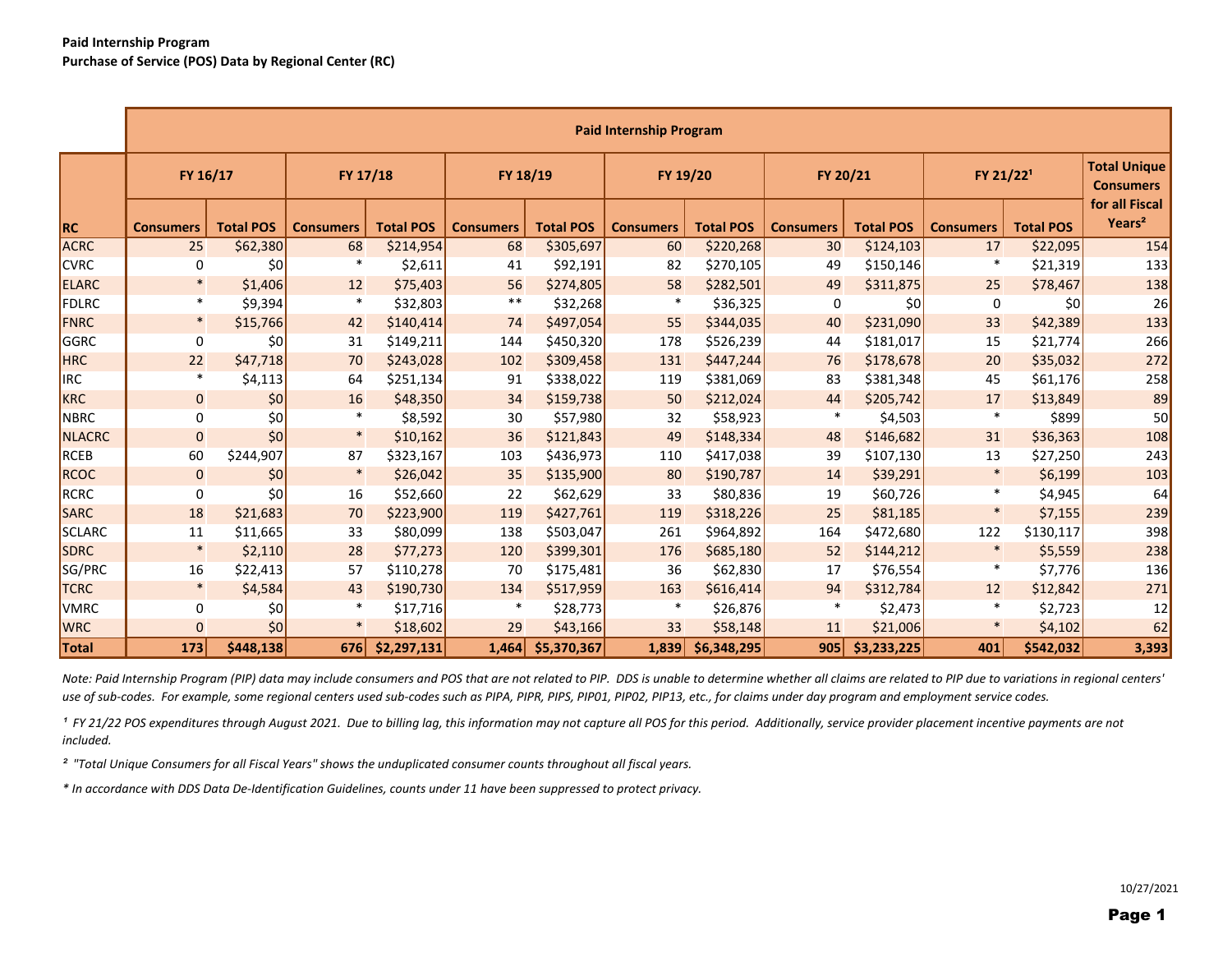|               | <b>Competitive Integrated Employment</b><br><b>Incentive Payments</b> |                  |                  |                  |                  |                  |                  |                  |                  |                  |                       |                  |                                         |
|---------------|-----------------------------------------------------------------------|------------------|------------------|------------------|------------------|------------------|------------------|------------------|------------------|------------------|-----------------------|------------------|-----------------------------------------|
|               | FY 16/17                                                              |                  | FY 17/18         |                  | FY 18/19         |                  | FY 19/20         |                  | FY 20/21         |                  | FY 21/22 <sup>1</sup> |                  | <b>Total Unique</b><br><b>Consumers</b> |
| RC            | <b>Consumers</b>                                                      | <b>Total POS</b> | <b>Consumers</b> | <b>Total POS</b> | <b>Consumers</b> | <b>Total POS</b> | <b>Consumers</b> | <b>Total POS</b> | <b>Consumers</b> | <b>Total POS</b> | <b>Consumers</b>      | <b>Total POS</b> | for all Fiscal<br>Years <sup>2</sup>    |
| <b>ACRC</b>   | 19                                                                    | \$29,500         | 62               | \$120,500        | 80               | \$150,750        | 91               | \$176,250        | 93               | \$177,000        | 16                    | \$32,500         | 240                                     |
| <b>CVRC</b>   | $\ast$                                                                | \$5,000          | $\ast$           | \$12,250         | 22               | \$33,500         | 35               | \$66,500         | 45               | \$83,750         |                       | \$3,750          | 82                                      |
| ELARC         | $\overline{0}$                                                        | 50               | $\ast$           | \$12,000         | 23               | \$37,500         | 25               | \$39,750         | 22               | \$34,750         |                       | \$3,500          | 58                                      |
| FDLRC         | $\ast$                                                                | \$10,500         | 23               | \$45,000         | 33               | \$57,000         | 36               | \$53,000         | 26               | \$40,500         | $\ast$                | \$1,000          | 85                                      |
| FNRC          | $\ast$                                                                | \$5,250          | 12               | \$24,000         | 15               | \$20,000         | 22               | \$35,250         | 17               | \$27,500         | $\overline{0}$        | 50               | 47                                      |
| GGRC          | 16                                                                    | \$24,750         | 118              | \$203,750        | 120              | \$231,250        | 89               | \$149,000        | 46               | \$65,500         | $\ast$                | \$2,000          | 252                                     |
| <b>HRC</b>    | 27                                                                    | \$37,000         | 91               | \$163,250        | 107              | \$208,000        | 139              | \$253,250        | 118              | \$186,500        | 28                    | \$32,750         | 316                                     |
| <b>IRC</b>    | 30                                                                    | \$45,000         | 89               | \$157,750        | 131              | \$246,750        | 100              | \$186,000        | 93               | \$155,000        |                       | \$2,250          | 280                                     |
| <b>KRC</b>    | $\ast$                                                                | \$11,250         | $\ast$           | \$15,250         | 12               | \$23,250         | 11               | \$21,500         | $\ast$           | \$14,250         | $\overline{0}$        | 50               | 33                                      |
| <b>NBRC</b>   | 19                                                                    | \$27,750         | 56               | \$108,250        | 96               | \$207,250        | 57               | \$91,000         | 35               | \$57,000         | 0                     | 50               | 165                                     |
| <b>NLACRC</b> | 26                                                                    | \$41,500         | 122              | \$241,700        | 142              | \$260,500        | 105              | \$177,750        | 34               | \$48,750         | $\overline{0}$        | 50               | 266                                     |
| <b>RCEB</b>   | 31                                                                    | \$43,000         | 98               | \$177,500        | 159              | \$312,750        | 148              | \$245,250        | 109              | \$171,500        | $\ast$                | \$1,250          | 331                                     |
| RCOC          | 132                                                                   | \$206,000        | 226              | \$392,250        | 239              | \$461,250        | 239              | \$425,000        | 136              | \$224,500        |                       | \$8,750          | 573                                     |
| RCRC          | 14                                                                    | \$19,000         | 25               | \$44,750         | 35               | \$64,000         | 26               | \$45,250         | $\ast$           | \$12,750         | 0                     | 50               | 68                                      |
| <b>SARC</b>   | 41                                                                    | \$71,000         | 132              | \$234,500        | 136              | \$241,750        | 66               | \$99,250         | 21               | \$27,500         | $\overline{0}$        | 50               | 244                                     |
| <b>SCLARC</b> | $\ast$                                                                | \$1,000          | 18               | \$21,000         | 41               | \$59,950         | 40               | \$61,500         | 40               | \$64,026         |                       | \$2,000          | 107                                     |
| <b>SDRC</b>   | 73                                                                    | \$120,700        | 117              | \$201,000        | 130              | \$226,750        | 118              | \$214,750        | 95               | \$151,000        | $\ast$                | \$1,500          | 335                                     |
| SG/PRC        | $\ast$                                                                | \$13,000         | 44               | \$65,750         | 68               | \$118,500        | 45               | \$73,664         | 42               | \$55,500         | *                     | \$3,500          | 148                                     |
| <b>TCRC</b>   | 35                                                                    | \$49,000         | 82               | \$152,000        | 107              | \$187,750        | 76               | \$122,000        | 24               | \$37,000         | $\overline{0}$        | 50               | 209                                     |
| <b>VMRC</b>   | 22                                                                    | \$32,000         | 48               | \$79,000         | 51               | \$99,750         | 49               | \$72,750         | 29               | \$52,500         | *                     | \$2,250          | 117                                     |
| <b>WRC</b>    | $\ast$                                                                | \$1,000          | 11               | \$22,250         | 37               | \$62,500         | 46               | \$73,250         | 22               | \$42,000         | $\overline{O}$        | 50               | 75                                      |
| <b>Total</b>  | 518                                                                   | \$793,200        | 1,397            | \$2,493,700      | 1,784            | \$3,310,700      | 1,563            | \$2,681,914      | 1,067            | \$1,728,776      | 70 <sup>1</sup>       | \$97,000         | 4,031                                   |

*¹ FY 21/22 POS expenditures through August 2021. Due to billing lag, this information may not capture all POS for this period.*

*² "Total Unique Consumers for all Fiscal Years" shows the unduplicated consumer counts throughout all fiscal years.*

*\* In accordance with DDS Data De-Identification Guidelines, counts under 11 have been suppressed to protect privacy.*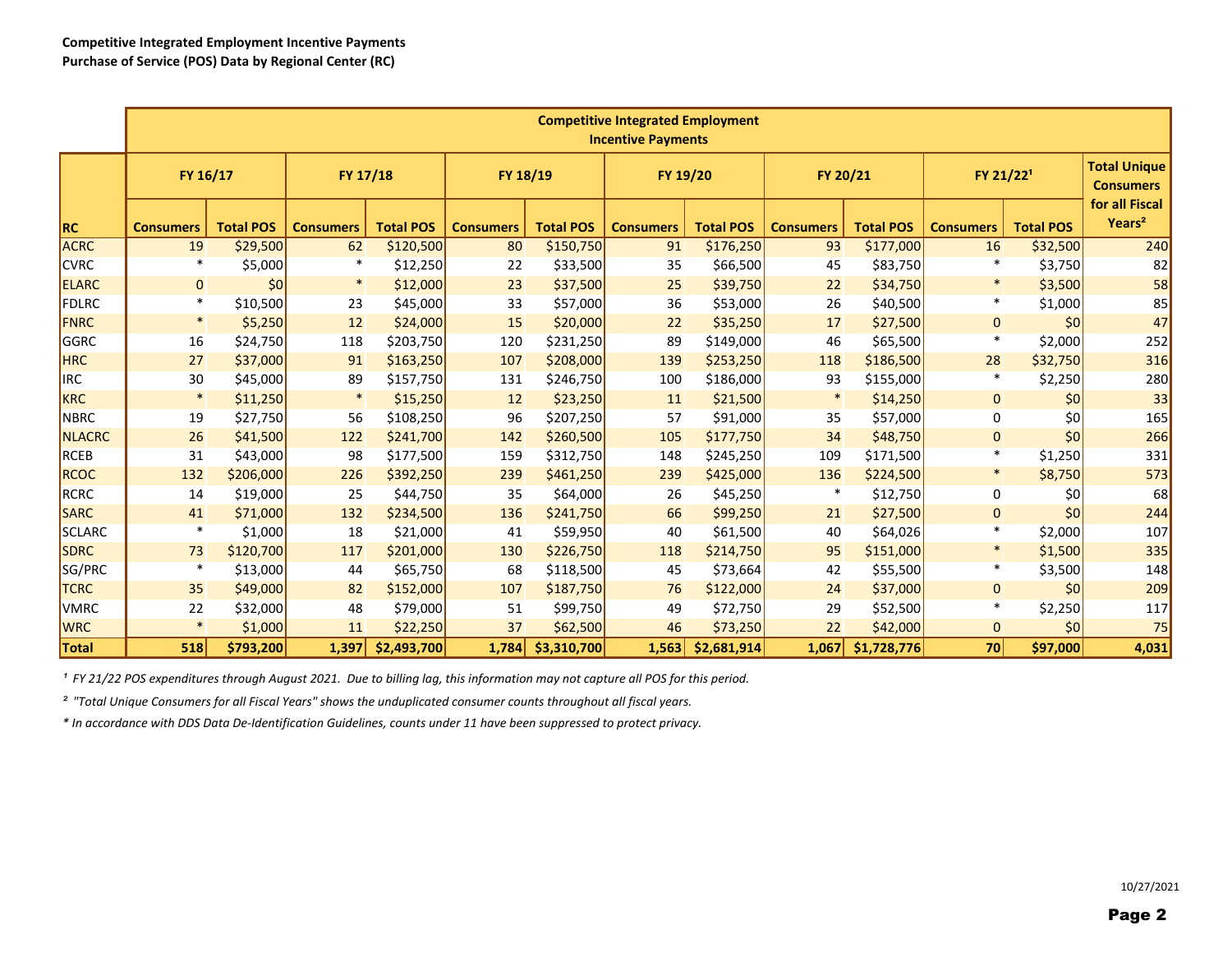

*Source: Client Master File, Jan 2014 through Dec 2020. Age was calculated as of the end of each quarter. i.e., Q1 age was calculated as of March 31; Q2 age was calculated as of June 30.* Page 3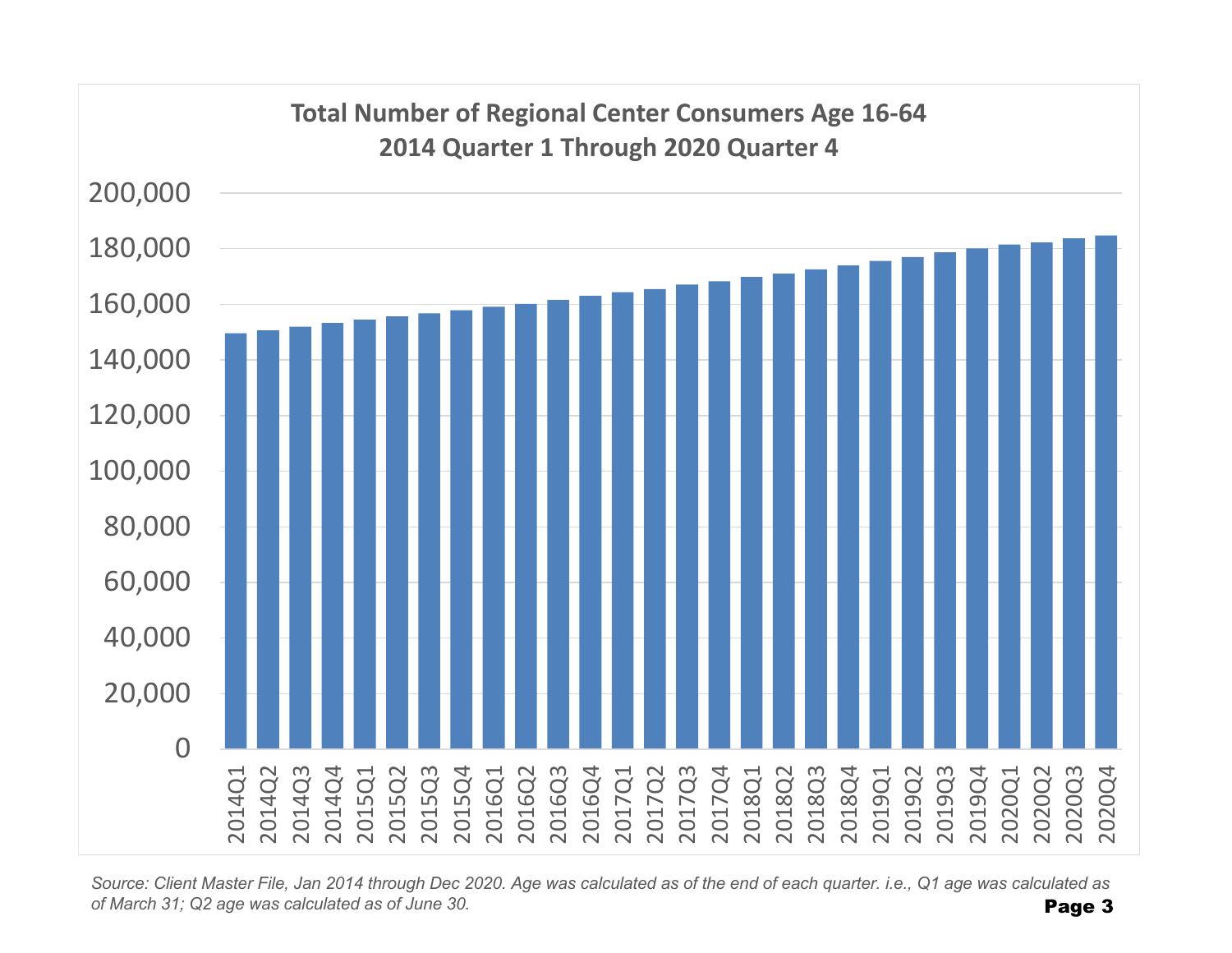# **Employment Development Department (EDD) Data**



*EDD data is gathered from wages reported by the employer for the purposes of unemployment insurance. Wages from self-employment and microenterprises are not reported to EDD.*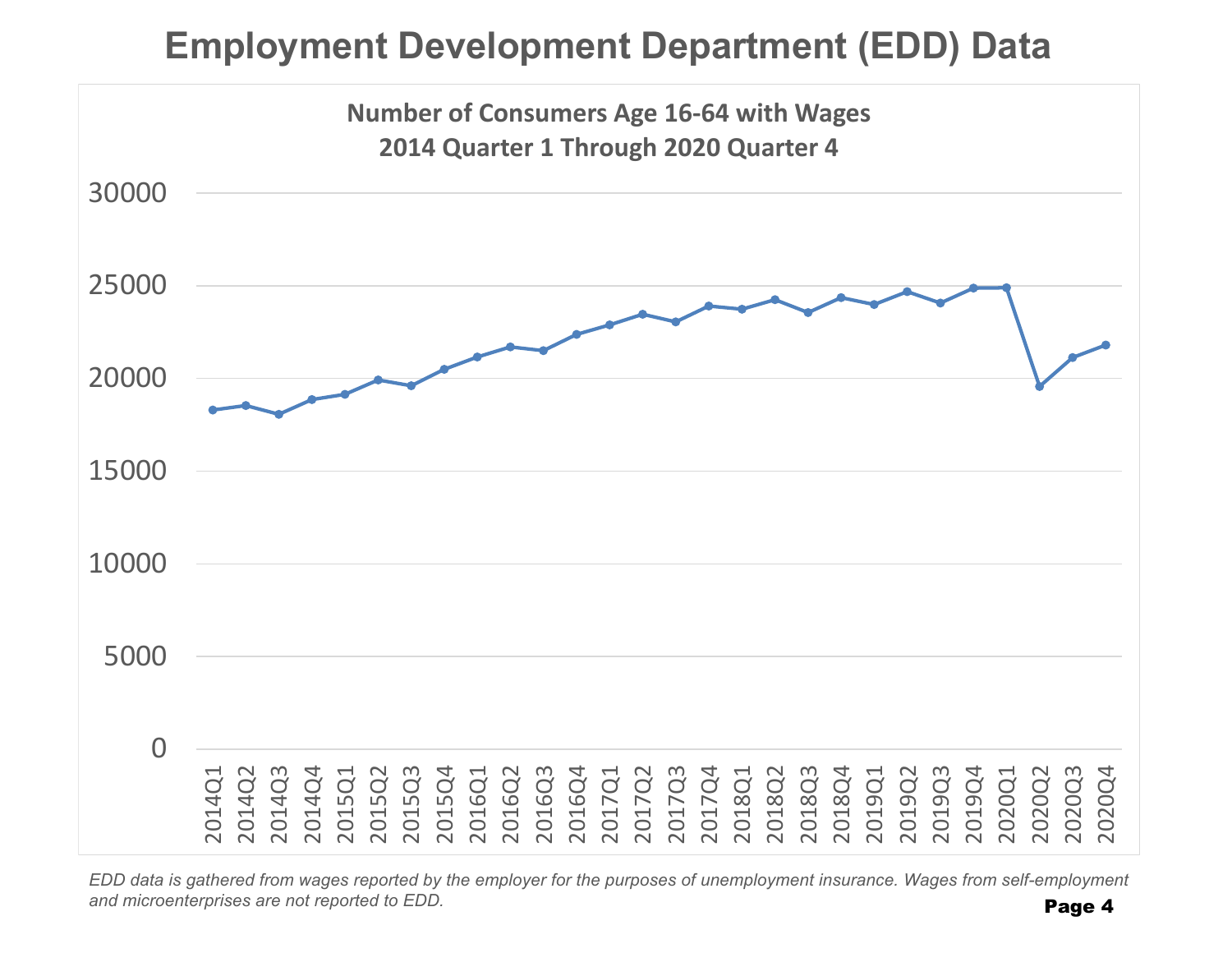## **EDD Data**



*EDD data is gathered from wages reported by the employer for the purposes of unemployment insurance. Wages from self-employment and microenterprises are not reported to EDD.*